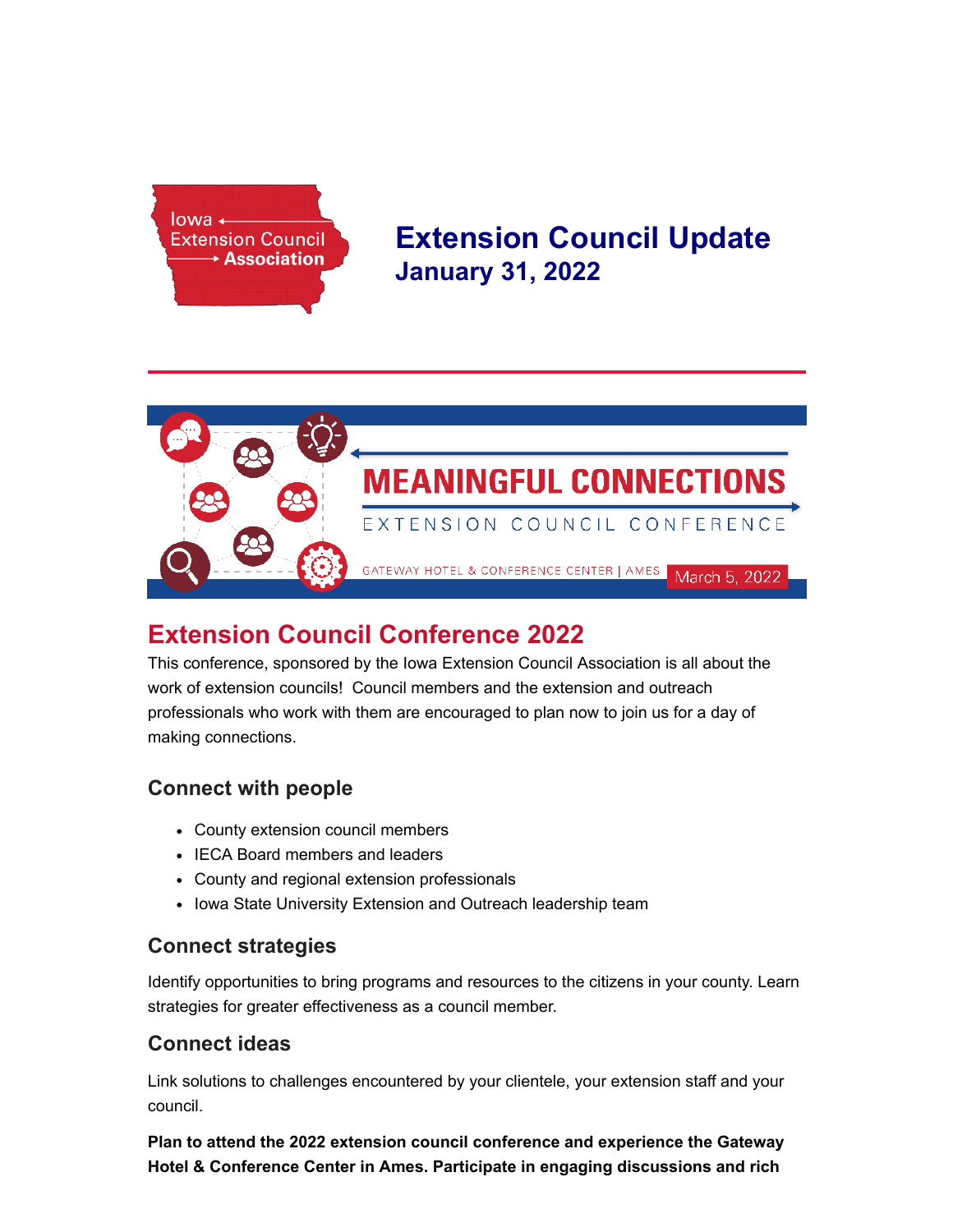# **Register Now for lowa Legislative Insider**

It's not too late to register for the lowa Legislative Insider event on Wednesday, February 9 in Des Moines. This is a great opportunity for council members and 4-H youth to share the good work that extension and outreach does in your county with the legislators who help determine the amount of our budget line for state funding.

## **Agenda for the Day**

- 9:00 a.m. Registration at the Wallace Building
- 9:30 Legislative update and conversations with student legislative pages
- 10:30 Visit with legislators at the Capitol
- $\cdot$  12:00 p.m. Depart for the Des Moines Botanical Garden
- 12:30 Lunch



- 2:45 Capstone Conversation
- 3:00 Depart for home

# **[Register Now for Iowa Legislative Insider](https://www.iaextensioncouncils.org/ieca-4-h-legislative-insider-registration)**

# **Seeking IECA Board Nominations**

We are currently seeking nominations for the Iowa Extension Council Board of Directors in Regions 1, 3, 12, 13, combined regions 15-16-17, 20, 25, and 27. Board members represent the extension council members in their region and serve to promote networking between county extension councils of Iowa, Iowa State University, and government leaders to promote and strengthen all local and statewide Extension programs. Terms run for 3 years.

[To find out more about the IECA Board of Directors, take a look at the](https://www.iaextensioncouncils.org/files/page/files/nominationqa_5.pdf) Nomination

# <u>በዚሠ ዘሠያ</u>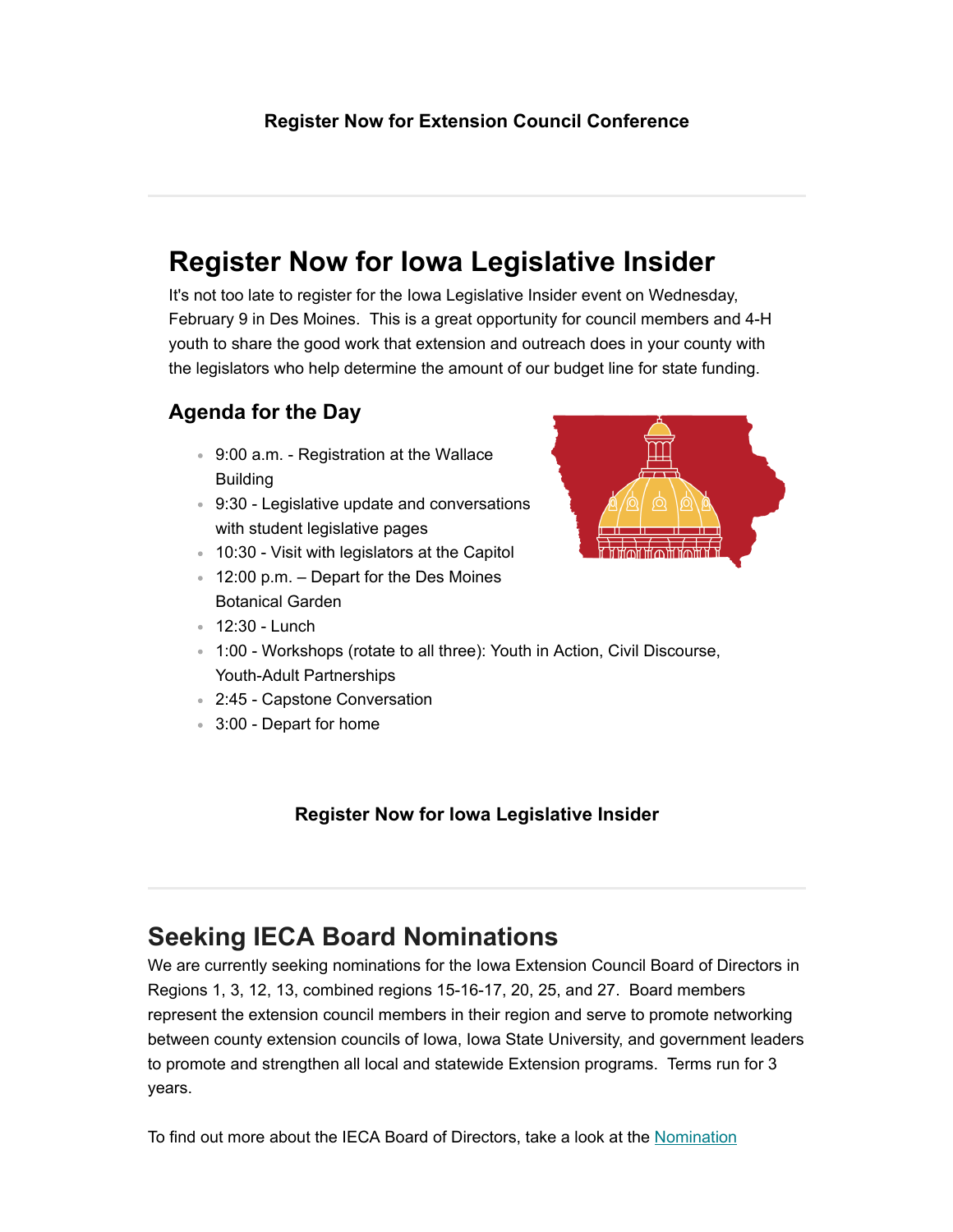# **Employee Assistance Program Reenrollment**

Counties will soon receive reenrollment information for the **Employee Assistance** Program [\(EAP\)for April 1, 2022 through March 31, 2023. The IECA executive boa](https://www.iaextensioncouncils.org/employee-assistance-program)rd voted to keep premiums at \$25 per employee again this year. This is a great inexpensive benefit to offer to county employees to assist with both personal and professional issues they may be experiencing. Councils should also consider adopting this as a permanent employee benefit which would eliminate the need to vote/approve the expense each year.

Counties who have not participated in EAP through IECA's program with Employee & Family Resources in the past will also receive information about enrolling this year.

## **Council Training Webinars**

IECA has sponsored two recent webinars that have been recorded for those who were unable to make the live presentation. Both webinars have great information for council members and county staff. Watch them on your own - or plan a time to watch them together as an extension council!

- Serving All lowans | Presentation and discussion about diversity, equity, and inclusion in our councils and our programs; presented by Regenea Hurte, Diversity, Equity, and Inclusion Advisor for Extension and Outreach (29 minutes)
- [Behavior & Rule Management for Fairs and Events](https://www.iaextensioncouncils.org/behavior-rule-management-fairs-and-events) | Explains Positive Youth Development guidelines to aid county extension staff and extension councils in navigating possible behavior and rule infractions as they pertain to fairs and events; presented by Mike Anderson, State Ag and Natural Resources Program Manager, 4- H Youth Development (53 minutes)

## **4-H Quarterly Newsletter**

Looking for more information about 4-H Youth Development programming? Sign up for the [4-H Quarterly News from 4-H Youth Development. Read the January edition now.](https://form.jotform.com/202803722527047)

## **Save the Date**

**[IECA and 4-H Legislative Insider](https://www.iaextensioncouncils.org/inside-ieca-government-relations)** - Des Moines - Wednesday, February 9, 2022